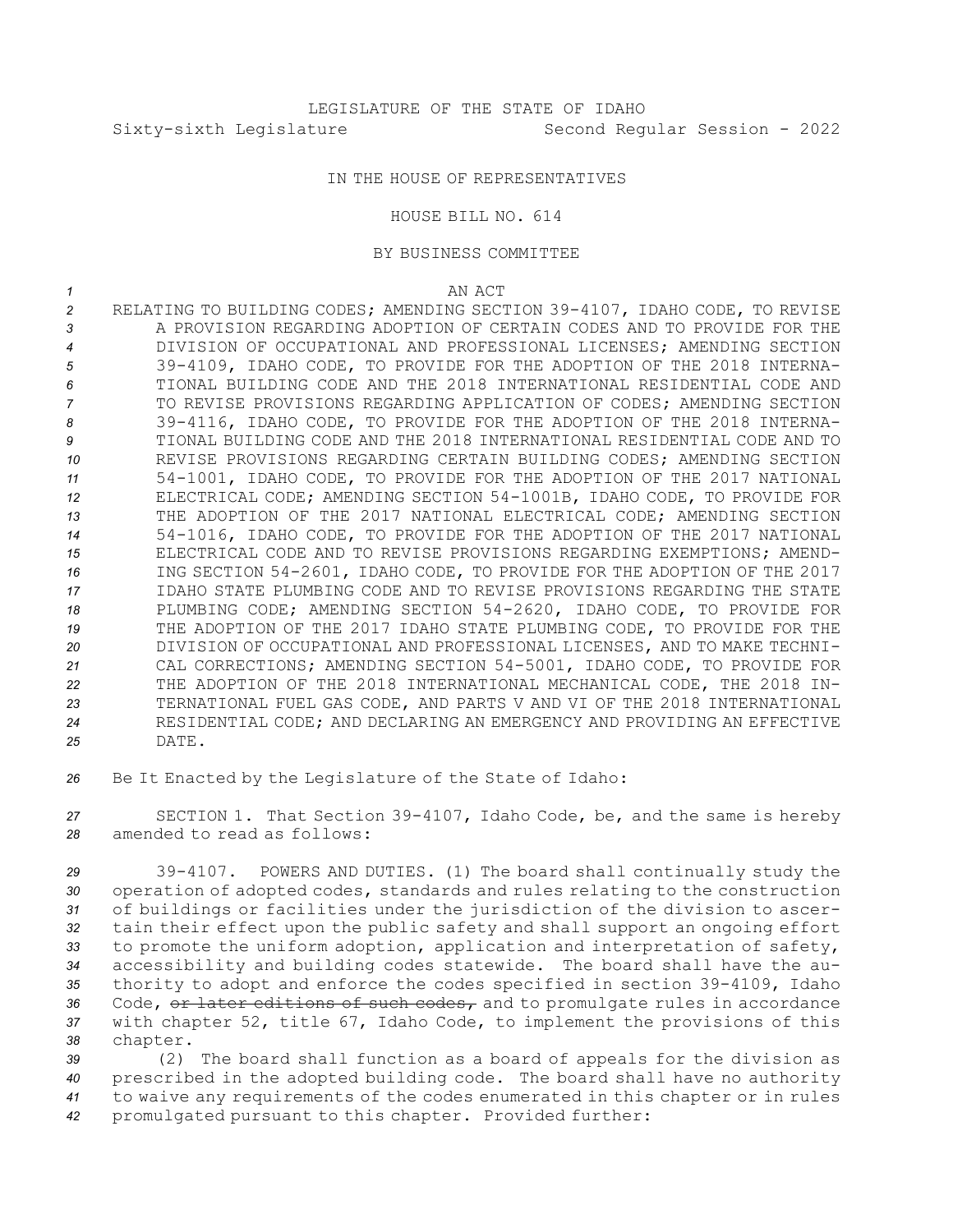(a) The decisions of the board shall be final, and the board shall ren- der all decisions and findings in writing to the appellant and the ad- ministrator within ten (10) working days of the conclusion of <sup>a</sup> hearing; *4* and

- 
- 

*<sup>5</sup>* (b) For each appeal brought before the board, the chairman shall ap-*<sup>6</sup>* point not less than three (3) members of the board to hear the appeal and *7* render a decision and finding in the name of the board.

*<sup>8</sup>* (3) The board shall utilize experts, consultants, and technical advi-*<sup>9</sup>* sors for assistance and recommendations relative to codes, standards, and *<sup>10</sup>* appeals.

 (4) The administrator may make building code inspections for another state or local jurisdiction upon request by an appropriate building of- ficial. Such inspections shall be made in accordance with the applicable building codes of the requesting jurisdiction. Fees charged for such in- spection services shall be as provided in rules promulgated by the board pursuant to chapter 52, title 67, Idaho Code.

 (5) Notwithstanding the exemptions provided in subsection (4)(b) of section 39-4103, Idaho Code, the administrator may make inspections of modular buildings constructed in Idaho upon written request from the manu-facturer.

*<sup>21</sup>* (a) Such inspections shall be made in accordance with the codes adopted *<sup>22</sup>* in this chapter.

*<sup>23</sup>* (b) Inspection fees shall be as provided in section 39-4303, Idaho *24* Code.

25 (c) The administrator of the division of building safety occupational and professional licenses may issue an insignia of approval if the buildings are in compliance with the requirements set forth in chapter 43, title 39, Idaho Code.

*<sup>29</sup>* SECTION 2. That Section 39-4109, Idaho Code, be, and the same is hereby *30* amended to read as follows:

 39-4109. APPLICATION OF CODES. (1) The following codes are hereby adopted for the state of Idaho division of building safety occupational and 33 professional licences and shall  $\theta$ <sup>1</sup> be applied by local governments only as prescribed by section 39-4116, Idaho Code:

 (a) The 2006 2018 International Building Code shall be in effect, until such time as <sup>a</sup> subsequent version is adopted by the Idaho building code board, at which time the subsequent versions of the International Building Code as adopted and as amended by the Idaho building code board through the negotiated rulemaking process as established in section 67-5221, Idaho Code, and as further provided in subsection (54) of this section and in accordance with subsections (2) and (3) of this section, shall be in effect:

- *<sup>43</sup>* (i) Including appendices thereto pertaining to building accessi-*<sup>44</sup>* bility;
- *<sup>45</sup>* (ii) Excluding the incorporated electrical codes, mechanical *<sup>46</sup>* code, fuel gas code, plumbing codes, fire codes or property main-*<sup>47</sup>* tenance codes other than specifically referenced subjects or *48* sections of the International Fire Code; and

2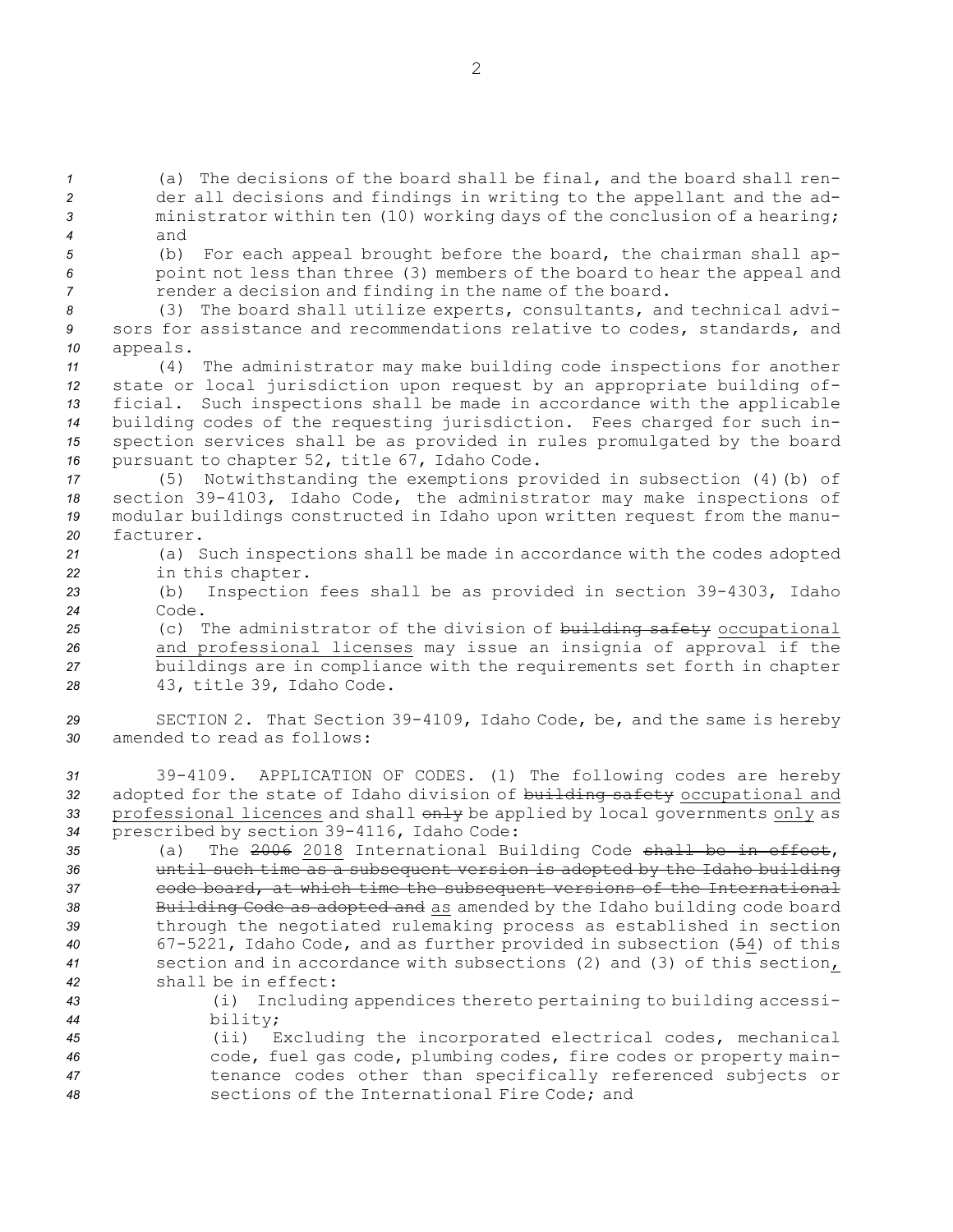(iii) Including the incorporated 2018 Idaho residential code, parts I, II, III and IX; 2018 Idaho energy conservation code; and rules promulgated by the board to provide equivalency with the provisions of the Americans with disabilities act accessibil- ity guidelines and the fair housing act accessibility guidelines shall be included.

 (b) The version of the 2018 International Residential Code adopted by the Idaho building code board legislature, together with the amend- ments, revisions or modifications adopted by the Idaho building code board through the negotiated rulemaking process, except for parts IV, V, VI, VII and VIII, as they pertain to energy conservation, mechanical, fuel gas, plumbing and electrical requirements, shall collectively constitute and be named the 2018 Idaho residential code. The Idaho res- idential code shall be in effect until such time as <sup>a</sup> subsequent version is adopted by the Idaho building code board, at which time the subse- quent version of the Idaho residential code, as adopted and amended by the Idaho building code board through the negotiated rulemaking process **provided in this section, shall be in effect.** Any amendments, revisions or modifications made to the 2018 Idaho residential code by the board 20 shall be made by administrative rules promulgated by the board;

 (c) The version of the 2018 International Energy Conservation Code adopted by the Idaho building code board legislature, together with the amendments, deletions or additions adopted revisions, or modifi- cations made by the Idaho building code board through the negotiated rulemaking process provided in this chapter, shall be in effect. The 2018 International Energy Conservation Code, together with any amend- ments, revisions or modifications made by the board, shall collectively constitute and be named the 2018 Idaho energy conservation code. The Idaho energy conservation code shall be in effect until such time as <sup>a</sup> subsequent version is adopted by the Idaho building code board, at which time the subsequent versions of the Idaho energy conservation code, as adopted and amended by the Idaho building code board through the nego- tiated rulemaking process provided in this section, shall be in effect. Any amendments, revisions, or modifications made to the 2018 Idaho energy conservation code by the board shall be made by administrative rules promulgated by the board; and

 (d) The 2006 2018 International Existing Building Code as published by the International Code Council shall be in effect until such time as <sup>a</sup> subsequent version is adopted by the Idaho building code board, at which time the subsequent versions of the International Existing Building Code, as adopted and amended by the Idaho building code board through the negotiated rulemaking process provided in this section, shall be in *43* effect.

*<sup>44</sup>* (2) No amendments to the accessibility guidelines shall be made by the *<sup>45</sup>* Idaho building code board that provide for lower standards of accessibility *<sup>46</sup>* than those published by the International Code Council.

*<sup>47</sup>* (3) No amendments to the 2018 Idaho residential building code shall be *<sup>48</sup>* made by the Idaho building code board that provide for standards that are *<sup>49</sup>* more restrictive than those published by the International Code Council.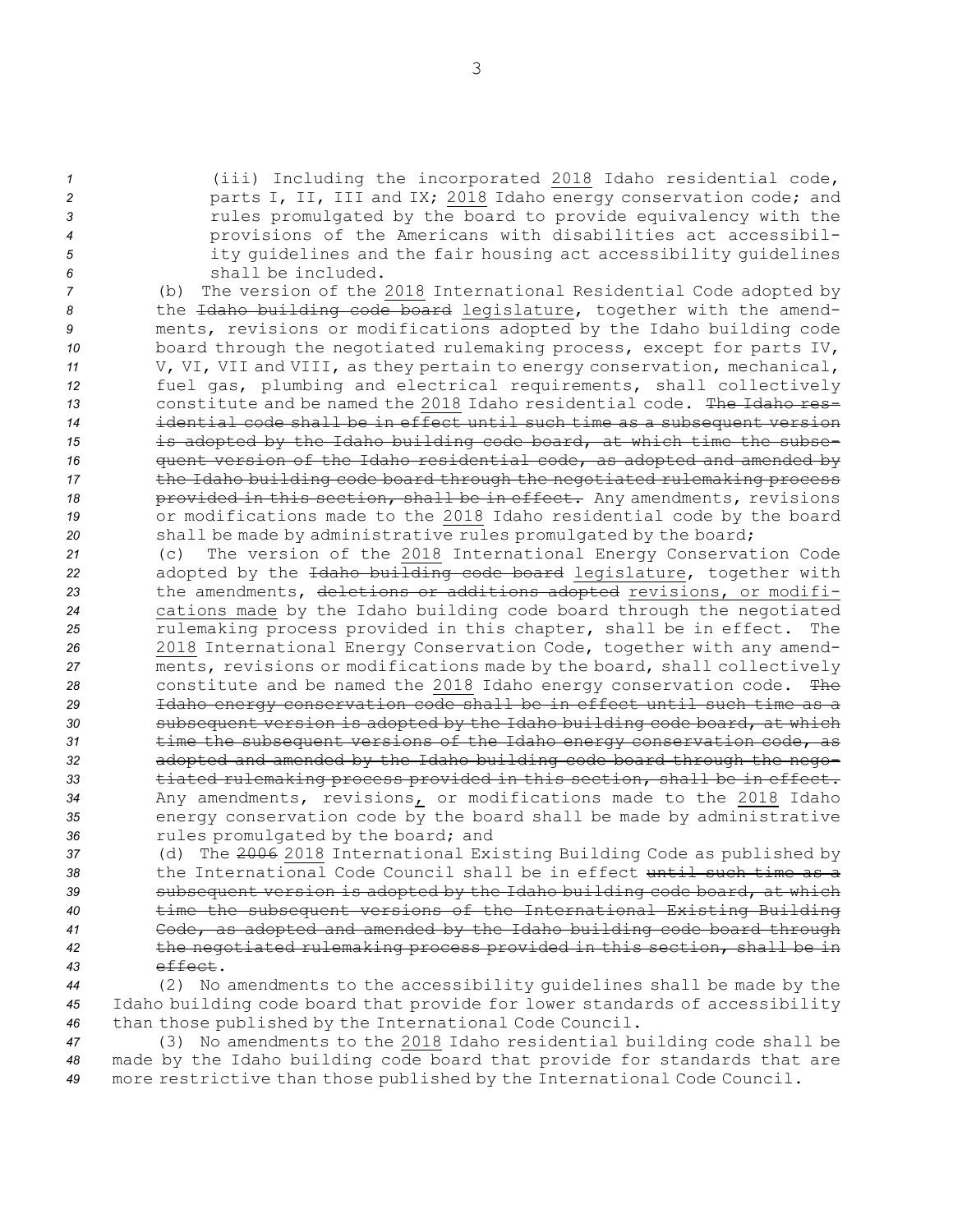*<sup>1</sup>* (4) Any edition of the building codes adopted by the board will take ef-*<sup>2</sup>* fect on January 1 of the year following its adoption.

**45)** In addition to the negotiated rulemaking process set forth in sec- tion 67-5221, Idaho Code, the board shall conduct <sup>a</sup> minimum of two (2) public hearings, not less than sixty (60) days apart. Express written notice of such public hearings shall be given by the board to each of the following en- tities not less than five (5) days prior to such hearing: associated general contractors of America, associated builders and contractors, association of Idaho cities, Idaho association of building officials, Idaho association of counties, Idaho association of REALTORS®, Idaho building contractors association, American institute of architects Idaho chapter, Idaho fire chiefs association, Idaho society of professional engineers, Idaho state independent living council, southwest Idaho building trades, Idaho building trades, and any other entity that, through electronic or written communica- tion received by the administrator not less than twenty (20) days prior to such scheduled meeting, requests written notification of such public hear-*<sup>17</sup>* ings.

*<sup>18</sup>* SECTION 3. That Section 39-4116, Idaho Code, be, and the same is hereby *19* amended to read as follows:

 39-4116. LOCAL GOVERNMENT ADOPTION AND ENFORCEMENT OF BUILDING CODES. (1) Local governments enforcing building codes shall do so only in compliance with the provisions of this section. Local governments that have not previously instituted and implemented <sup>a</sup> code enforcement program prior to the effective date of this act may elect to implement <sup>a</sup> building code enforcement program by passing an ordinance evidencing the intent to do so. Local governments may contract with <sup>a</sup> public or private entity to administer their building code enforcement program.

 (2) Local governments that issue building permits and perform build- ing code enforcement activities shall, by ordinance effective January 1 of the year following the adoption by the Idaho building code board, adopt the following codes as published by the International Code Council together with any amendments or revisions set forth in section 39-4109, Idaho Code, including subsequent versions of the International Building Code as adopted and amended by the Idaho building code board through the negotiated rulemak-ing process or as provided in this chapter:

 (a) 2018 International Building Code, including all rules promulgated by the board to provide equivalency with the provisions of the Americans with disabilities act accessibility guidelines and the federal fair housing act accessibility guidelines;

*<sup>40</sup>* (b) 2018 Idaho residential code, parts I-III and IX; and

*<sup>41</sup>* (c) 2018 Idaho energy conservation code.

 Local governments are not required by this chapter to adopt the other refer- enced codes in the International Building Code. Local jurisdictions shall not adopt provisions, chapters, sections or parts of subsequent versions of the International Residential Code or residential provisions of the International Energy Conservation Code, or subsequent versions in their entirety, that have not been adopted by the Idaho building code board in section 39-4109, Idaho Code, except as provided in subsection (4) of this *49* section.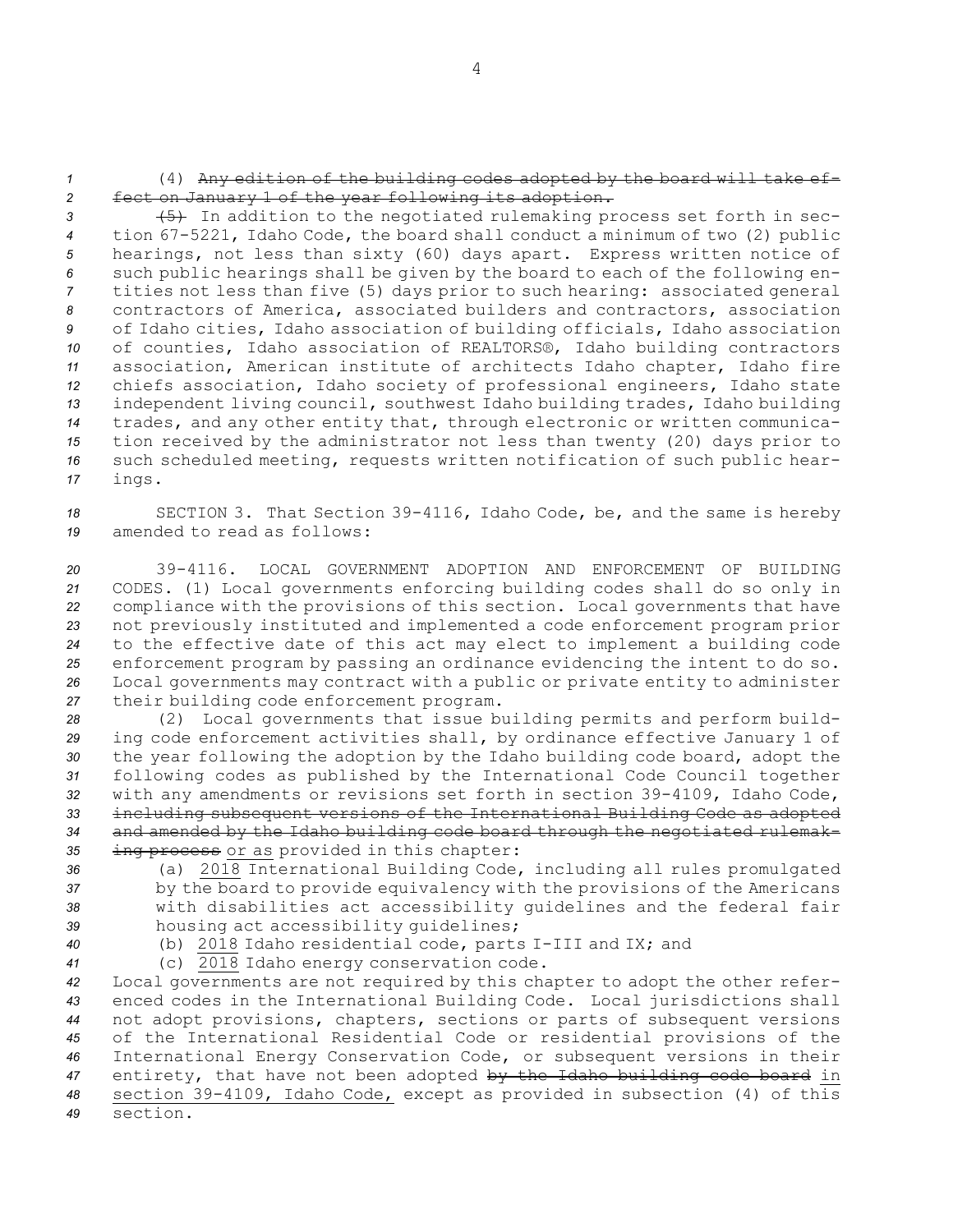(3) All single-family homes and multiple-family dwellings up to two (2) units are hereby exempted from the provisions of the International Fire Code, the International Building Code and the Idaho residential code that require such dwellings to have automatic fire sprinkler systems installed. Nothing in this section shall prevent any person from voluntarily installing an automatic fire sprinkler system in any residential dwelling.

 (4) Except as provided in this subsection, local governments may amend by ordinance the adopted codes or provisions of referenced codes to reflect local concerns, provided such amendments establish at least an equivalent 10 level of protection to that of the adopted building code. Local governments may amend by ordinance as provided in this subsection. <sup>A</sup> local jurisdiction shall not have the authority to amend any accessibility provision pursuant to section 39-4109, Idaho Code, except as provided in this subsection.

*<sup>14</sup>* (a) <sup>A</sup> local jurisdiction shall not have the authority to amend any ac-*<sup>15</sup>* cessibility provision pursuant to section 39-4109, Idaho Code.

 (b) <sup>A</sup> local jurisdiction shall not adopt any provision, chapter, sec- tion or part of the International Residential Code or residential pro- visions of the International Energy Conservation Code, or subsequent versions in their entirety, that have not been adopted or that have been expressly rejected or exempted from the adopted version of those codes by the Idaho building code board through the negotiated rulemaking process as provided in section 39-4109, Idaho Code.

*<sup>23</sup>* (c) Local jurisdictions may amend by ordinance the following provi-*24* sions of the 2018 Idaho residential code to reflect local concerns:

*<sup>25</sup>* (i) Part I, Administrative; *<sup>26</sup>* (ii) Part II, Definitions;

*<sup>27</sup>* (iii) Part III, Building Planning and Construction, Section <sup>R</sup> 301, *<sup>28</sup>* Design Criteria; and

*<sup>29</sup>* (iv) Part IX, Appendices.

*<sup>30</sup>* (d) Local jurisdictions may amend by ordinance the following pro-*<sup>31</sup>* visions of the 2018 Idaho energy conservation code to reflect local *32* concerns:

*<sup>33</sup>* (i) Chapter 1, Scope and Application; and

*<sup>34</sup>* (ii) Chapter 2, Definitions.

 (e) Local jurisdictions may amend the remainder of Part III of the 2018 Idaho residential code if they find that good cause for building or life safety exists for such an amendment to such codes and that such amend- ment is reasonably necessary. Amendments shall be adopted by ordinance in accordance with the provisions of chapter 9, title 50, Idaho Code, or chapter 7, title 31, Idaho Code, and provided further that such local jurisdiction shall conduct <sup>a</sup> public hearing and, provided further, that notice of the time and place of the public hearing shall be published in the official newspaper or paper of general circulation within the jurisdiction and written notice of each of such public hearing and the proposed language shall be given by the local jurisdiction to the lo- cal chapters of the entities identified in section 39-4109(54), Idaho Code, not less than thirty (30) days prior to such hearing. In the event that there are no local chapters of such entities identified in section 39-4109(54), Idaho Code, within the local jurisdiction holding the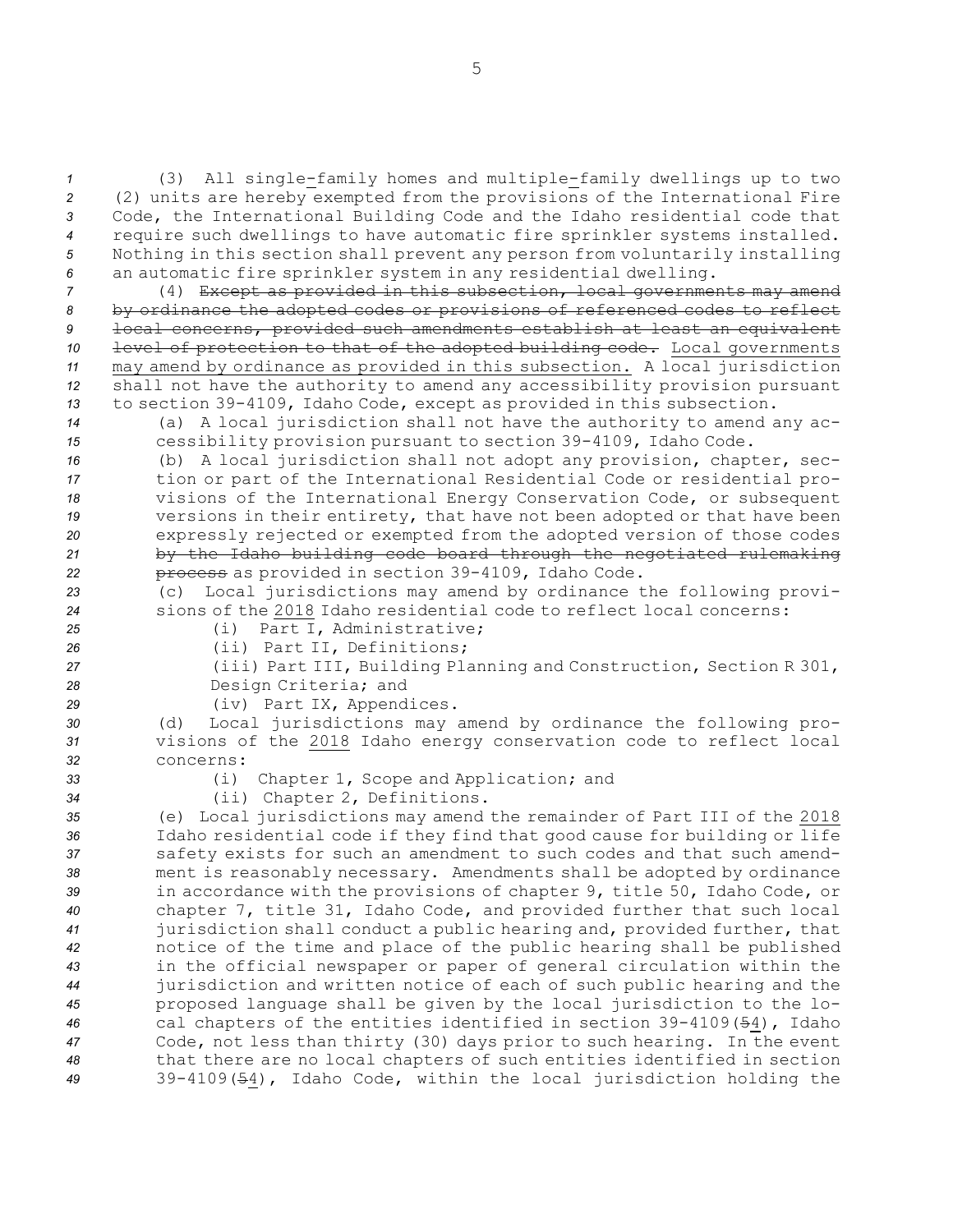*<sup>1</sup>* hearings, the notice shall be provided to the state associations of the *<sup>2</sup>* respective entities.

 (5) Local governments shall exempt agricultural buildings from the re- quirements of the codes enumerated in this chapter and the rules promulgated by the board. <sup>A</sup> county may issue permits for farm buildings to assure com- pliance with road setbacks and utility easements, provided that the cost for such permits shall not exceed the actual cost to the county of issuing the *<sup>8</sup>* permits.

*<sup>9</sup>* (6) Permits shall be governed by the laws in effect at the time the per-*<sup>10</sup>* mit application is received.

 (7) The division shall retain jurisdiction for in-plant inspections and installation standards for manufactured or mobile homes and for in-plant inspections and enforcement of construction standards for modular buildings and commercial coaches.

*<sup>15</sup>* SECTION 4. That Section 54-1001, Idaho Code, be, and the same is hereby *16* amended to read as follows:

 54-1001. DECLARATION OF POLICY. From and after the taking effect of this act, all installations in the state of Idaho of wires and equipment to convey electric current and installations of apparatus to be operated by such current, except as hereinafter provided, shall be made substantially in accord with the 2017 National Electrical Code, NFPA 70, as amended and approved by the Idaho electrical board and adopted by the Idaho legislature, relating to such work as far as the same covers both fire and personal injury hazards. The 2017 National Electrical Code, NFPA 70, adopted by the Idaho legislature, together with such amendments, revisions, or modifications made by the Idaho electrical board through negotiated rulemaking shall col-lectively constitute and be named the 2017 Idaho electrical code.

*<sup>28</sup>* SECTION 5. That Section 54-1001B, Idaho Code, be, and the same is hereby *29* amended to read as follows:

 54-1001B. INSPECTION PROVISIONS INAPPLICABLE WHEN INSTALLATION COV- ERED BY MUNICIPAL ORDINANCE. The provisions of this act relating to state inspection, except as provided in section 54-1001C, Idaho Code, shall not apply within the corporate limits of incorporated cities and villages which, by ordinance or building code, prescribe the manner in which wires or equipment to convey current and apparatus to be operated by such current shall be installed, provided that the provisions of the National 2017 Idaho Eelectrical Ccode are used as the minimum standard in the preparation of such ordinances or building codes and provided that actual inspections are made.

*<sup>39</sup>* SECTION 6. That Section 54-1016, Idaho Code, be, and the same is hereby *40* amended to read as follows:

*<sup>41</sup>* 54-1016. EXEMPTIONS. (1) Nothing in this chapter shall be deemed to *<sup>42</sup>* apply to:

*<sup>43</sup>* (a) Any regulated utility, telephone company, rural telephone cooper-*<sup>44</sup>* ative or municipal communications utility, or its employees, in the in-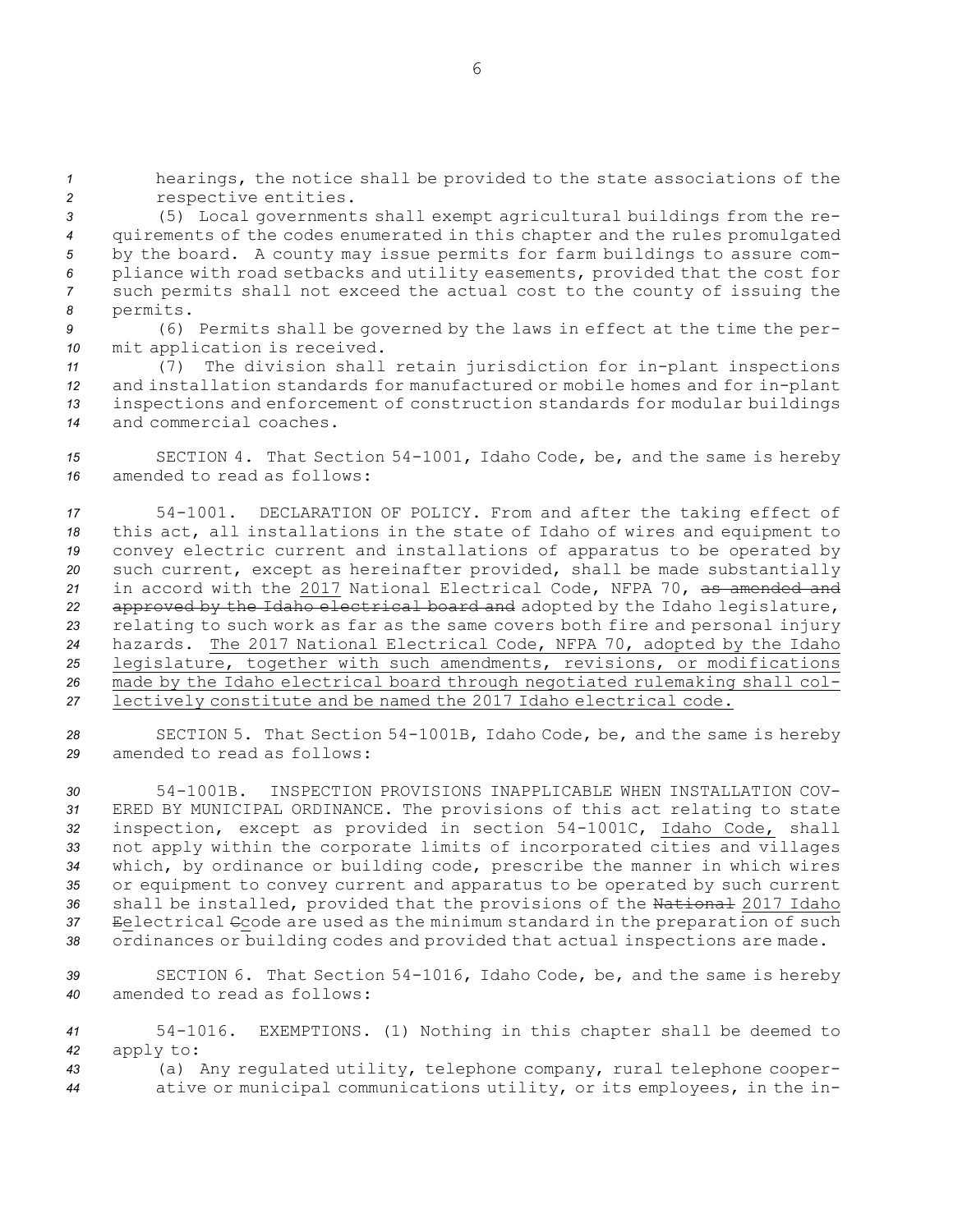*<sup>1</sup>* stallation or maintenance of communication circuits, wires and appara-*<sup>2</sup>* tus by or for such entities or their communications service customers;

 (b) Any electrical public utility, or its employees, in the instal- lation and maintenance of electrical wiring, circuits, apparatus and 5 equipment by or for such public utility<sub> $\tau$ </sub> or comprising a part of its plants, lines or system;

 (c) Modular buildings as defined in section 39-4301, Idaho Code, that are constructed in the state of Idaho for installation on building sites outside the state; provided however, that no modular building shall be installed on <sup>a</sup> building site in the state of Idaho until it has been ap- proved and bears the insignia of approval of the division as being in compliance with the requirements set forth in section 39-4304, Idaho *13* Code.

*<sup>14</sup>* (2) The licensing provisions of this chapter shall not apply to:

 (a) Any property owner performing noncommercial electrical work in the **16** owner's primary or secondary residence<sub>r</sub> or associated outbuildings or land associated with the entire property on which those buildings sit, except that homeowner installations of renewable power generation con- nected to the community power grid shall be subject to <sup>a</sup> preplan review in accordance with local jurisdictions' policies and procedures prior 21 to the purchase of a permit;

 (b) Any person regularly employed as <sup>a</sup> maintenance electrician per- forming electrical maintenance work on the premises owned and operated by his employer, provided that electrical work is limited to mainte- nance and replacement of electrical fixtures, electrical conductors, electrical equipment and electrical apparatus on <sup>a</sup> like-for-like ba-*27* sis;

 (c) Any telephone company, rural telephone cooperative, or municipal communications utility, its employees, its subsidiaries, and employees of the subsidiaries performing work on customer-owned facilities under the exclusive control of the telephone company, rural telephone cooper-ative, or municipal communications utility;

 (d) Any telephone company, rural telephone cooperative, or municipal communications utility, its employees, its subsidiaries, and employ- ees of the subsidiaries performing repair work on customer-owned facil-ities at the request of the customer;

 (e) Any electrical public utility, rural electrical cooperative, mu- nicipal power utility, its employees, its subsidiaries, and employees of the subsidiaries performing work on customer-owned facilities under the exclusive control of the electrical public utility, rural electri-cal cooperative, or municipal power utility; and

 (f) Any electrical public utility, rural electrical cooperative, mu- nicipal power utility, its employees, its subsidiaries, and employees of the subsidiaries performing emergency repair work on customer-owned facilities at the request of the customer.;

 (g) <sup>A</sup> fire department employee who is acting in his official capacity as <sup>a</sup> representative of his agency when he is replacing, maintaining, or repairing <sup>a</sup> hard-wired smoke or carbon monoxide alarm at the request of <sup>a</sup> homeowner in <sup>a</sup> one (1) or two (2) family dwelling unit, provided that such fire department employee has received annual training regarding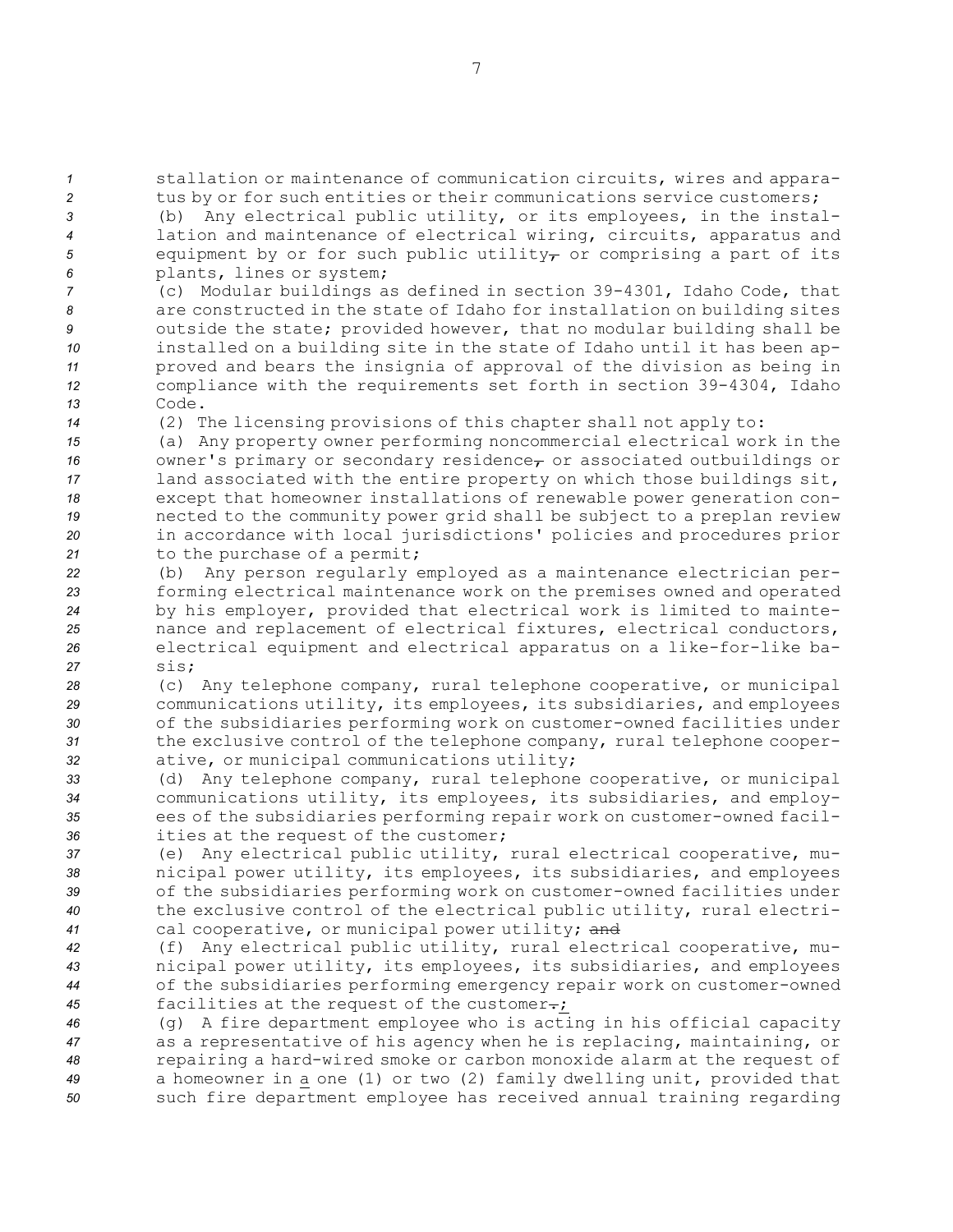*<sup>1</sup>* electrical safety and installation of the devices identified in this 2 paragraph-; or

 (h) A limited electrical contractor, limited electrical installer, or employee of <sup>a</sup> company holding <sup>a</sup> limited electrical contractor li- cense who is replacing or installing <sup>a</sup> fire alarm communication device (DACT). <sup>A</sup> person provided for in this paragraph shall obtain <sup>a</sup> permit if required by the authority having jurisdiction but must not be required to submit design plans. The fire alarm communication device (DACT) may be inspected if required by the authority having jurisdiction after replacement of the fire alarm communication device (DACT). The fee for <sup>a</sup> permit shall not exceed one hundred twenty-five dollars (\$125).

*<sup>12</sup>* (3) The licensing provisions of this chapter shall not apply to indi-*<sup>13</sup>* viduals licensed pursuant to chapter 50, title 54, Idaho Code, or certifi-*<sup>14</sup>* cated pursuant to chapter 26, title 54, Idaho Code, as follows:

 (a) Individuals holding <sup>a</sup> current heating, ventilation and air condi- tioning (HVAC) license or <sup>a</sup> current plumbing certification may install electrical circuitry and make connections from the disconnecting means to <sup>a</sup> water heater as long as the disconnect is in sight from the unit and the circuit from the disconnecting means to the water heater is no more than fifty (50) feet long.

*<sup>21</sup>* (b) Individuals holding <sup>a</sup> current HVAC license may install: *<sup>22</sup>* (i) Electrical space heaters with no attached ductwork;

 (ii) Electrical connections to HVAC equipment from the discon- necting means to the unit as long as the disconnect is in sight from the unit and the circuit from the disconnecting means to the HVAC equipment is no more than fifty (50) feet long; and

*<sup>27</sup>* (iii) Ventilating fans, except ducted range hoods in residences.

 (c) HVAC licensees may install control wiring of twenty-four (24) volts or less for HVAC equipment of five (5) tons or less in capacity. Plumb- ing certificate holders are not authorized to install control wiring in HVAC equipment, regardless of voltage.

 (d) Individuals holding <sup>a</sup> current limited energy electrical license may install electrical circuitry and make connections from utilization equipment installed under the restricted category of the limited elec- trical installer license to outlets, as long as those outlets are in sight from such utilization equipment and not more than fifty (50) feet from such utilization equipment. Outlets shall be installed by others.

 (4) To the extent that <sup>a</sup> plumbing or HVAC installation permit issued by the Idaho division of building safety occupational and professional li- censes includes any part of an electrical installation, the permit issued and inspection performed shall be sufficient to satisfy the permitting and inspecting requirements of this chapter if all required permit fees have been paid.

 (5) Approval and certification requirements of product and equipment as set forth in this chapter and in the adopted edition of the national 2017 Idaho electrical code do not apply to industrial machinery unless the board has made <sup>a</sup> determination that such product, machine or classes of products and machines present an undue hazard to life and property.

*<sup>49</sup>* (6) Apprentice registration requirements shall not apply to high *<sup>50</sup>* school students enrolled in an educational program recognized by the board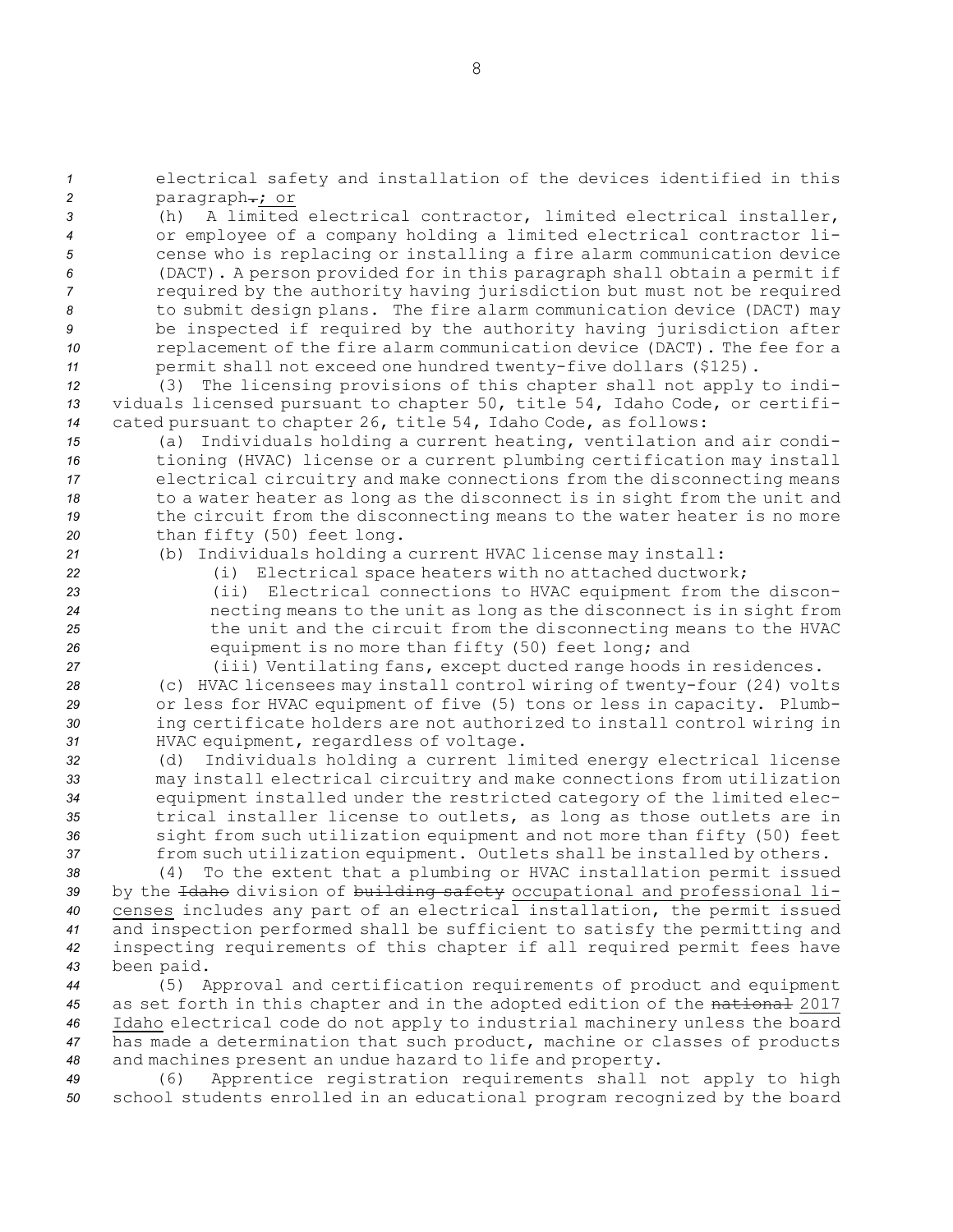in which the performance of electrical installation is <sup>a</sup> formal component of the program. The exemption is limited to students performing residential installations as part of such program under the constant on-the-job super- vision of a licensed journeyman electrician<sub>*r*</sub> and a permit for the work is obtained from the authority having jurisdiction. Work hours performed by such students shall not apply toward apprentice work requirements.

 (7) Neither local jurisdictions nor the state fire marshal shall have the authority to amend the exemptions provided for in this section or to adopt any ordinance, law, or rule in conflict with the provisions of this *10* section.

*<sup>11</sup>* SECTION 7. That Section 54-2601, Idaho Code, be, and the same is hereby *12* amended to read as follows:

 54-2601. DECLARATION OF POLICY AND PURPOSE OF ACT -- IDAHO STATE PLUMBING CODE. (1) The purpose of this act is to provide certain minimum standards and requirements for the use of and the design, construction, installation, improvement, extension and alteration of materials, piping, venting, fixtures, appliances and appurtenances in relation to plumbing and plumbing systems hereinafter defined, and to provide that all plumbing and plumbing systems in the state shall be designed, constructed, installed, im- proved, extended and altered in substantial accord with the uniform plumbing code published by the international association of plumbing and mechanical 22 officials, and as it shall be amended, revised, compiled and published from time to time and as subsequent editions, amendments or revisions thereto shall be adopted by the Idaho plumbing board through the negotiated rulemak- ing process. Any amendments, revisions or modifications made to the uniform plumbing code by the board shall be made by administrative rules promulgated by the board. The 2015 uniform plumbing code together with any amendments, revisions, or modifications made by the Idaho plumbing board shall collec- tively constitute and be named the 2017 Idaho state plumbing code. The board shall conduct <sup>a</sup> minimum of two (2) public hearings with notice of such public hearings provided in accordance with the provisions of section 74-204, Idaho *32* Code.

 (2) Cities electing to implement <sup>a</sup> plumbing code enforcement program shall do so only in compliance with the provisions of this section. Cities may elect to implement <sup>a</sup> plumbing enforcement program by passing an ordi- nance evidencing the intent to do so. Cities that perform plumbing code enforcement activities shall, except as provided in subsection (3) of this section, by ordinance adopt the uniform plumbing code together with any amendments thereto made by the board, which shall collectively constitute and be named the 2017 Idaho state plumbing code. The effective date of any edition of the code adopted by the board shall be January 1 of the year fol-lowing its adoption.

 (3) Cities may further amend the Idaho state plumbing code adopted by the board in conformance with this section to address local concerns pro- vided that such amendments prescribe at least an equivalent level of protec- tion to that contained in the uniform 2017 Idaho state plumbing code. Pro- vided however, that no code other than the uniform 2017 Idaho state plumb- ing code together with any amendments, revisions or modifications made by the board which collectively constitute the Idaho state plumbing code may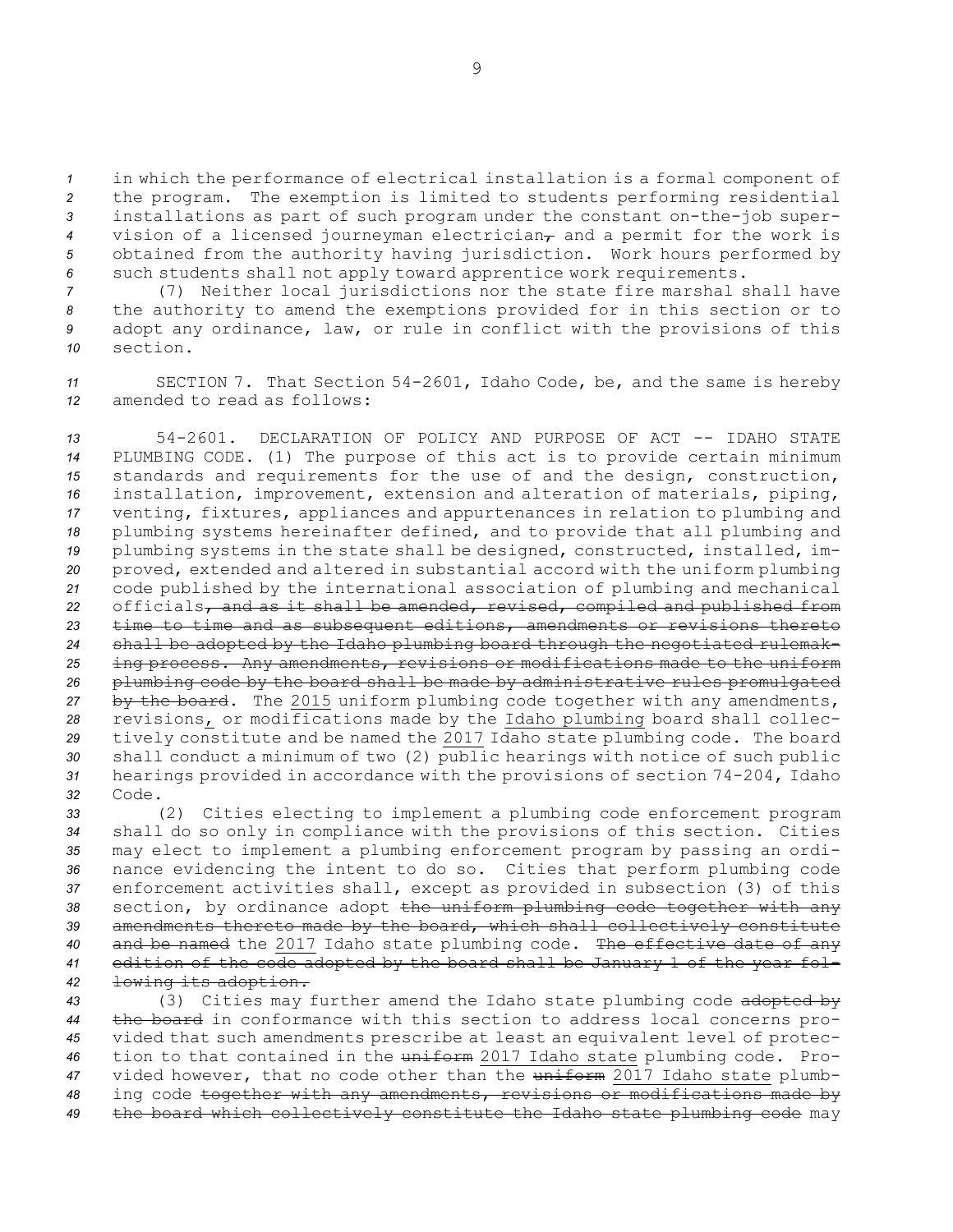serve as the minimum standard for plumbing installations in such city. <sup>A</sup> city electing to amend the 2017 Idaho state plumbing code as adopted by the board may do so only after <sup>a</sup> finding by the city that good cause exists for such an amendment and that such amendment is reasonably necessary. Prior to making <sup>a</sup> finding of good cause for such an amendment, the city shall conduct <sup>a</sup> public hearing. Notice of the time and place of the public hearing shall be published in the official newspaper or paper of general circulation within the city. Written notice of such public hearing and the text of the proposed amendment shall be given by the city to the board not less than thirty (30) days prior to such hearing.

 (4) The remaining provisions of this act shall not apply, except as hereinafter provided, to cities if such cities enact ordinances or codes prescribing the 2017 Idaho state plumbing code and amendments it may make thereto in accordance with this section for all plumbing installations which shall be considered the equal minimum standards, and requirements including the enforcement thereof as provided by this act.

*<sup>17</sup>* SECTION 8. That Section 54-2620, Idaho Code, be, and the same is hereby *18* amended to read as follows:

 54-2620. PERMITS REQUIRED -- EXCEPTIONS. (1) It shall be unlawful for any person, firm, copartnership, association or corporation to do, or cause or permit to be done, after the adoption of this act, whether acting as principal, agent or employee, any construction, installation, improvement, extension or alteration of any plumbing system in any building, residence or structure, or service lines thereto, in the state of Idaho, without first procuring <sup>a</sup> permit from the division of building safety occupational and professional licenses authorizing such work to be done, except:

*<sup>27</sup>* (1a) Within the boundaries of incorporated cities, including those *<sup>28</sup>* specially chartered, where such work is regulated and enforced by an *<sup>29</sup>* ordinance or code equivalent to this chapter;

 (2b) Within such additional area within five (5) miles of the city limits over which such city has elected to exercise jurisdiction rela- tive to building drains and building sewers pursuant to section 50-606, Idaho Code, on buildings, residences and structures being converted from an on-site sewage disposal system to <sup>a</sup> sewage disposal system supplied by the city, where such work is regulated and enforced by an ordinance or code equivalent to this chapter. Cities shall provide **the division of <del>building safety</del> occupational and professional li-** censes written notice of the area over which such jurisdiction will be exercised. No city may exercise such jurisdiction within the limits of another city unless both cities have agreed by ordinance to allow such jurisdiction. For purposes of this chapter, building drain and building sewer will be defined according to the definition found in the uniform 2017 Idaho state plumbing code or as adopted by the board, pur-suant to section 54-2601, Idaho Code.

 (2) Permits shall be issued only to <sup>a</sup> person holding <sup>a</sup> valid certificate of competency, to <sup>a</sup> firm, copartnership, association or corporation repre- sented by <sup>a</sup> person holding <sup>a</sup> valid certificate of competency, or to <sup>a</sup> person excepted or for work excepted from the certificate of competency require-ments pursuant to section  $54-2602(1)(a)$ ,  $\frac{1}{1}(e)$ ,  $\frac{1}{1}(f)$ ,  $\frac{1}{1}(g)$ , or  $\frac{1}{1}(i)$ ,